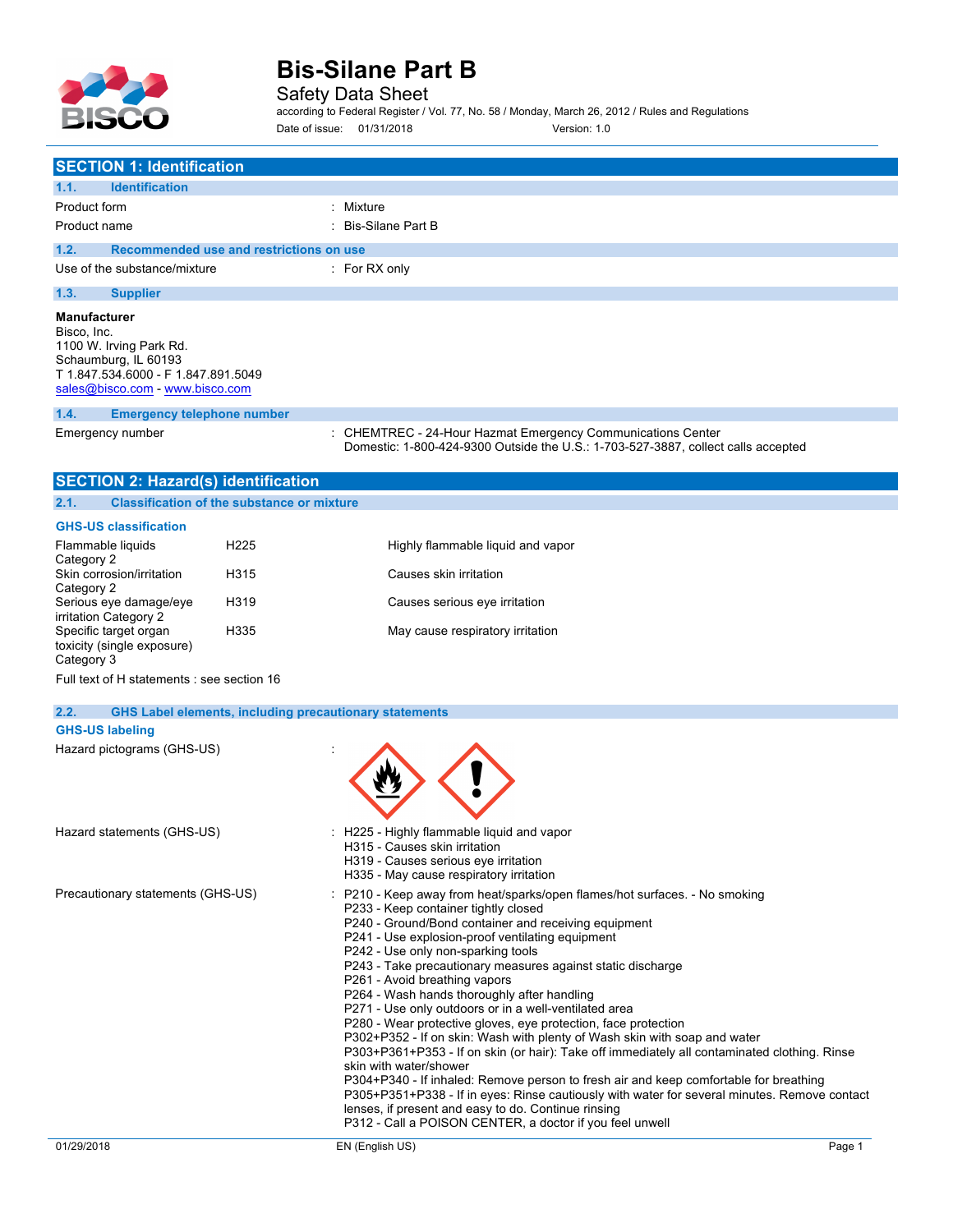### Safety Data Sheet

according to Federal Register / Vol. 77, No. 58 / Monday, March 26, 2012 / Rules and Regulations

|      |                                                     | P321 - Specific treatment (see First aid measures on this label)<br>P332+P313 - If skin irritation occurs: Get medical advice/attention<br>P337+P313 - If eye irritation persists: Get medical advice/attention<br>P362+P364 - Take off contaminated clothing and wash it before reuse<br>P370+P378 - In case of fire: Use dry extinguishing powder, nitrogen, alcohol resistant foam to<br>extinguish<br>P403+P233 - Store in a well-ventilated place. Keep container tightly closed<br>P403+P235 - Store in a well-ventilated place. Keep cool<br>P405 - Store locked up<br>P501 - Dispose in a safe manner in accordance with local/national regulations |
|------|-----------------------------------------------------|-------------------------------------------------------------------------------------------------------------------------------------------------------------------------------------------------------------------------------------------------------------------------------------------------------------------------------------------------------------------------------------------------------------------------------------------------------------------------------------------------------------------------------------------------------------------------------------------------------------------------------------------------------------|
| 2.3. | Other hazards which do not result in classification |                                                                                                                                                                                                                                                                                                                                                                                                                                                                                                                                                                                                                                                             |
|      | No additional information available                 |                                                                                                                                                                                                                                                                                                                                                                                                                                                                                                                                                                                                                                                             |
| 2.4. | Unknown acute toxicity (GHS US)                     |                                                                                                                                                                                                                                                                                                                                                                                                                                                                                                                                                                                                                                                             |
|      |                                                     |                                                                                                                                                                                                                                                                                                                                                                                                                                                                                                                                                                                                                                                             |

Not applicable

### **SECTION 3: Composition/Information on ingredients**

**3.1. Substances**

Not applicable

#### **3.2. Mixtures**

| <b>Name</b>               | <b>Product identifier</b> | $\frac{9}{6}$ | <b>GHS-US classification</b>                                                       |
|---------------------------|---------------------------|---------------|------------------------------------------------------------------------------------|
| Ethanol                   | (CAS-No.) 64-17-5         | 30 - 50       | Flam. Lig. 2, H225<br>Skin Irrit, 2, H315<br>Eye Irrit. 2, H319<br>STOT SE 3. H335 |
| Phosphoric Acid, conc=85% | (CAS-No.) 7664-38-2       | $1 - 5$       | Skin Corr. 1B, H314<br>Eye Dam. 1, H318                                            |

Full text of hazard classes and H-statements : see section 16

| <b>SECTION 4: First-aid measures</b>                            |                                                                                                                                                                                     |
|-----------------------------------------------------------------|-------------------------------------------------------------------------------------------------------------------------------------------------------------------------------------|
| 4.1.<br><b>Description of first aid measures</b>                |                                                                                                                                                                                     |
| First-aid measures general                                      | : Call a poison center/doctor/physician if you feel unwell.                                                                                                                         |
| First-aid measures after inhalation                             | : Remove person to fresh air and keep comfortable for breathing. Call a poison<br>center/doctor/physician if you feel unwell.                                                       |
| First-aid measures after skin contact                           | : Rinse skin with water/shower. Remove/Take off immediately all contaminated clothing. If skin<br>irritation occurs: Get medical advice/attention                                   |
| First-aid measures after eye contact                            | : Rinse cautiously with water for several minutes. Remove contact lenses, if present and easy to<br>do. Continue rinsing. If eye irritation persists: Get medical advice/attention. |
| First-aid measures after ingestion                              | : Call a poison center/doctor/physician if you feel unwell.                                                                                                                         |
| 4.2.<br>Most important symptoms and effects (acute and delayed) |                                                                                                                                                                                     |
| Symptoms/effects after inhalation                               | : May cause respiratory irritation.                                                                                                                                                 |
| Symptoms/effects after skin contact                             | $:$ Irritation.                                                                                                                                                                     |
| Symptoms/effects after eye contact                              | $\therefore$ Eye irritation.                                                                                                                                                        |

#### **4.3. Immediate medical attention and special treatment, if necessary**

Treat symptomatically.

### **SECTION 5: Fire-fighting measures 5.1. Suitable (and unsuitable) extinguishing media** Suitable extinguishing media : Water spray. Dry powder. Foam. Carbon dioxide. **5.2. Specific hazards arising from the chemical** Fire hazard **in the summable is a set of the set of the set of the set of the set of the set of the set of the set of the set of the set of the set of the set of the set of the set of the set of the set of the set of the s** Reactivity **Example 20** Reactivity **:** Highly flammable liquid and vapor. **5.3. Special protective equipment and precautions for fire-fighters** Protection during firefighting **interprotection** : Do not attempt to take action without suitable protective equipment. Self-contained breathing apparatus. Complete protective clothing.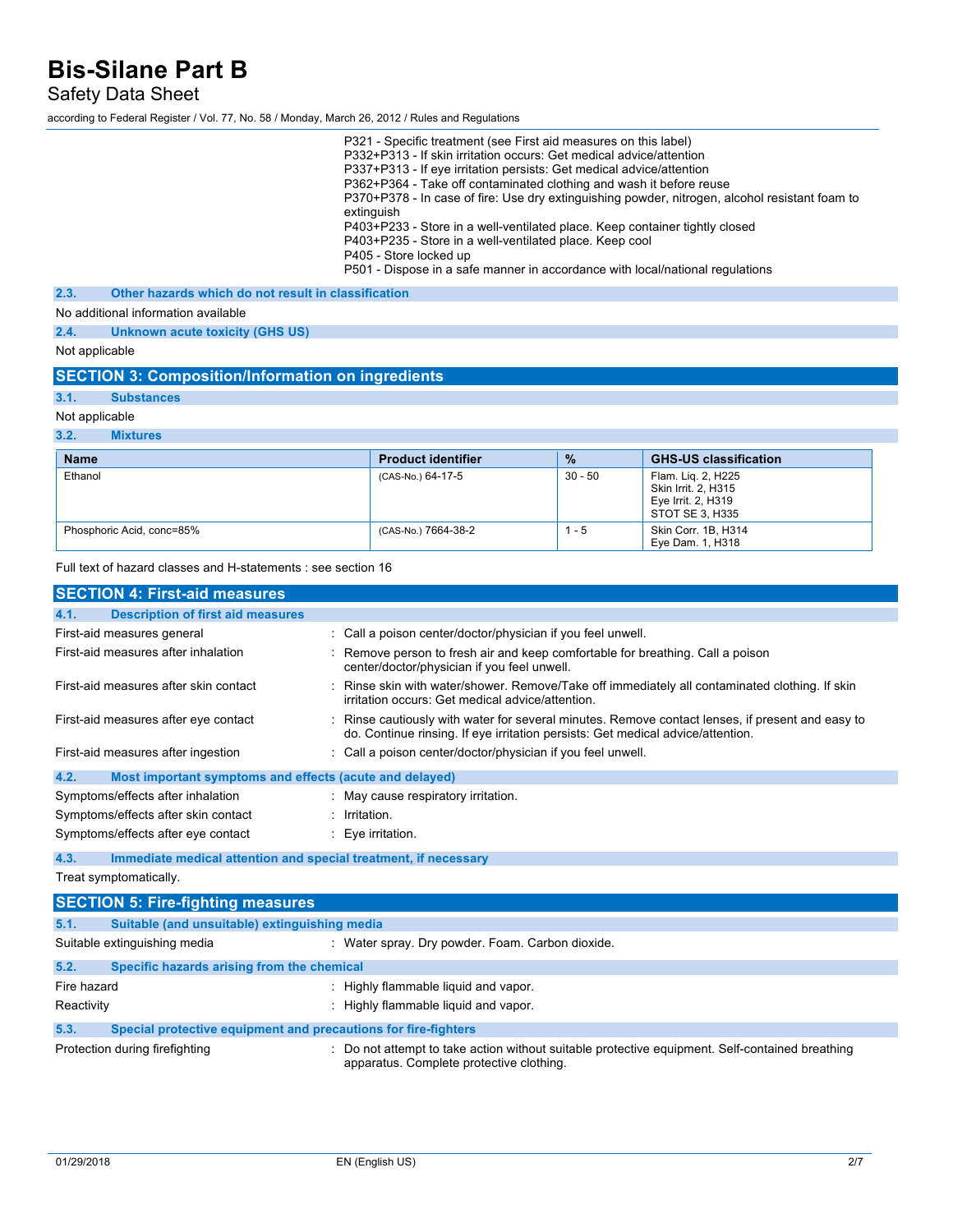## Safety Data Sheet

according to Federal Register / Vol. 77, No. 58 / Monday, March 26, 2012 / Rules and Regulations

|                    | <b>SECTION 6: Accidental release measures</b>                       |                                                                                                                                                                                                                                                                                                                                                                                                                                                                                        |  |
|--------------------|---------------------------------------------------------------------|----------------------------------------------------------------------------------------------------------------------------------------------------------------------------------------------------------------------------------------------------------------------------------------------------------------------------------------------------------------------------------------------------------------------------------------------------------------------------------------|--|
| 6.1.               | Personal precautions, protective equipment and emergency procedures |                                                                                                                                                                                                                                                                                                                                                                                                                                                                                        |  |
| 6.1.1.             | For non-emergency personnel                                         |                                                                                                                                                                                                                                                                                                                                                                                                                                                                                        |  |
|                    | <b>Emergency procedures</b>                                         | : Ventilate spillage area. No open flames, no sparks, and no smoking. Avoid breathing mist,<br>vapors. Avoid contact with skin and eyes.                                                                                                                                                                                                                                                                                                                                               |  |
| 6.1.2.             | For emergency responders                                            |                                                                                                                                                                                                                                                                                                                                                                                                                                                                                        |  |
|                    | Protective equipment                                                | Do not attempt to take action without suitable protective equipment. For further information<br>refer to section 8: "Exposure controls/personal protection".                                                                                                                                                                                                                                                                                                                           |  |
| 6.2.               | <b>Environmental precautions</b>                                    |                                                                                                                                                                                                                                                                                                                                                                                                                                                                                        |  |
|                    | Avoid release to the environment.                                   |                                                                                                                                                                                                                                                                                                                                                                                                                                                                                        |  |
| 6.3.               | Methods and material for containment and cleaning up                |                                                                                                                                                                                                                                                                                                                                                                                                                                                                                        |  |
|                    | Methods for cleaning up                                             | : Take up liquid spill into absorbent material. Notify authorities if product enters sewers or public<br>waters.                                                                                                                                                                                                                                                                                                                                                                       |  |
| Other information  |                                                                     | Dispose of materials or solid residues at an authorized site.                                                                                                                                                                                                                                                                                                                                                                                                                          |  |
| 6.4.               | <b>Reference to other sections</b>                                  |                                                                                                                                                                                                                                                                                                                                                                                                                                                                                        |  |
|                    | For further information refer to section 13.                        |                                                                                                                                                                                                                                                                                                                                                                                                                                                                                        |  |
|                    | <b>SECTION 7: Handling and storage</b>                              |                                                                                                                                                                                                                                                                                                                                                                                                                                                                                        |  |
| 7.1.               | <b>Precautions for safe handling</b>                                |                                                                                                                                                                                                                                                                                                                                                                                                                                                                                        |  |
|                    | Precautions for safe handling                                       | : Keep away from heat, hot surfaces, sparks, open flames and other ignition sources. No<br>smoking. Ground/bond container and receiving equipment. Use only non-sparking tools. Take<br>precautionary measures against static discharge. Flammable vapors may accumulate in the<br>container. Use explosion-proof equipment. Wear personal protective equipment. Use only<br>outdoors or in a well-ventilated area. Avoid breathing mist, vapors. Avoid contact with skin and<br>eyes. |  |
|                    | Hygiene measures                                                    | Wash contaminated clothing before reuse. Do not eat, drink or smoke when using this product.<br>Always wash hands after handling the product.                                                                                                                                                                                                                                                                                                                                          |  |
| 7.2.               | Conditions for safe storage, including any incompatibilities        |                                                                                                                                                                                                                                                                                                                                                                                                                                                                                        |  |
|                    | Technical measures                                                  | : Ground/bond container and receiving equipment.                                                                                                                                                                                                                                                                                                                                                                                                                                       |  |
| Storage conditions |                                                                     | : Store in a well-ventilated place. Keep cool. Keep container tightly closed. Store locked up.                                                                                                                                                                                                                                                                                                                                                                                         |  |
|                    | <b>SECTION 8: Exposure controls/personal protection</b>             |                                                                                                                                                                                                                                                                                                                                                                                                                                                                                        |  |
| 8.1.               | <b>Control parameters</b>                                           |                                                                                                                                                                                                                                                                                                                                                                                                                                                                                        |  |

| <b>Ethanol (64-17-5)</b>              |                  |                                                                          |  |  |
|---------------------------------------|------------------|--------------------------------------------------------------------------|--|--|
| <b>ACGIH</b>                          | ACGIH STEL (ppm) | 1000 ppm (Ethanol; USA; Short time value; TLV -<br><b>Adopted Value)</b> |  |  |
| Phosphoric Acid, conc=85% (7664-38-2) |                  |                                                                          |  |  |
| Not applicable                        |                  |                                                                          |  |  |

| 8.2.              | Appropriate engineering controls                                    |                                                                                       |
|-------------------|---------------------------------------------------------------------|---------------------------------------------------------------------------------------|
|                   | Appropriate engineering controls<br>Environmental exposure controls | : Ensure good ventilation of the work station.<br>: Avoid release to the environment. |
| 8.3.              | Individual protection measures/Personal protective equipment        |                                                                                       |
| Hand protection:  |                                                                     |                                                                                       |
| Protective gloves |                                                                     |                                                                                       |

**Eye protection:**

Protective goggles

**Skin and body protection:**

Wear suitable protective clothing

**Respiratory protection:**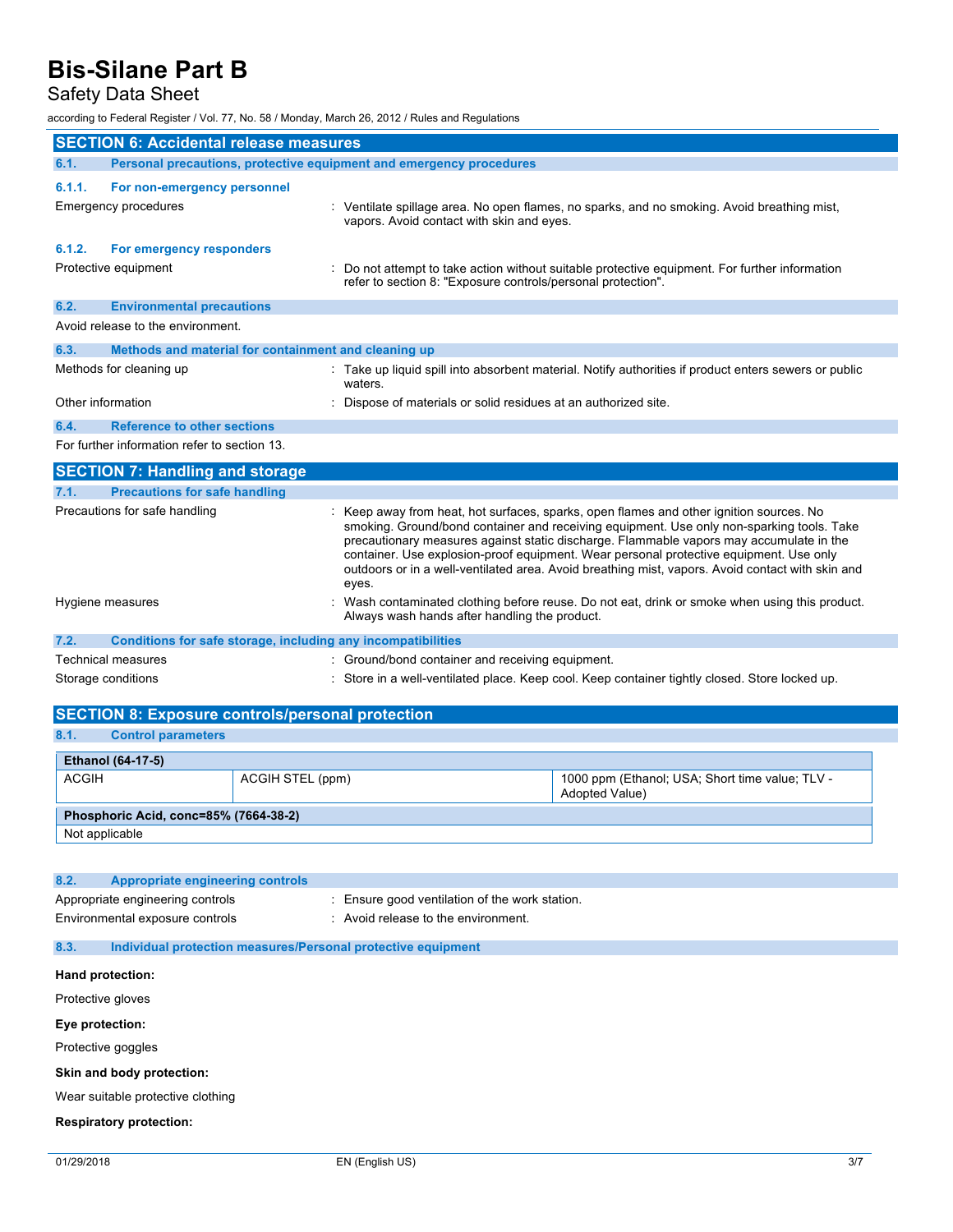Safety Data Sheet

according to Federal Register / Vol. 77, No. 58 / Monday, March 26, 2012 / Rules and Regulations

In case of insufficient ventilation, wear suitable respiratory equipment

| <b>SECTION 9: Physical and chemical properties</b> |  |  |
|----------------------------------------------------|--|--|
|                                                    |  |  |
|                                                    |  |  |

| Information on basic physical and chemical properties<br>9.1. |   |                   |
|---------------------------------------------------------------|---|-------------------|
| Physical state                                                | : | Liquid            |
| Appearance                                                    |   | Clear liquid.     |
| Color                                                         |   | Colorless         |
| Odor                                                          |   | Alcohol odour     |
| Odor threshold                                                |   | No data available |
| рH                                                            |   | No data available |
| Melting point                                                 |   | Not applicable    |
| Freezing point                                                |   | No data available |
| Boiling point                                                 |   | No data available |
| Flash point                                                   |   | No data available |
| Relative evaporation rate (butyl acetate=1)                   |   | No data available |
| Flammability (solid, gas)                                     |   | Not applicable.   |
| Vapor pressure                                                |   | No data available |
| Relative vapor density at 20 °C                               |   | No data available |
| Relative density                                              |   | No data available |
| Solubility                                                    |   | No data available |
| Log Pow                                                       |   | No data available |
| Auto-ignition temperature                                     |   | No data available |
| Decomposition temperature                                     |   | No data available |
| Viscosity, kinematic                                          |   | No data available |
| Viscosity, dynamic                                            |   | No data available |
| <b>Explosion limits</b>                                       |   | No data available |
| <b>Explosive properties</b>                                   |   | No data available |
| Oxidizing properties                                          |   | No data available |

#### **9.2. Other information**

No additional information available

|                                                                                                      | <b>SECTION 10: Stability and reactivity</b>                                                     |                                                                |  |  |  |
|------------------------------------------------------------------------------------------------------|-------------------------------------------------------------------------------------------------|----------------------------------------------------------------|--|--|--|
| 10.1.                                                                                                | <b>Reactivity</b>                                                                               |                                                                |  |  |  |
|                                                                                                      | Highly flammable liquid and vapor.                                                              |                                                                |  |  |  |
| 10.2.                                                                                                | <b>Chemical stability</b>                                                                       |                                                                |  |  |  |
|                                                                                                      | Stable under normal conditions.                                                                 |                                                                |  |  |  |
| 10.3.                                                                                                | <b>Possibility of hazardous reactions</b>                                                       |                                                                |  |  |  |
|                                                                                                      | No dangerous reactions known under normal conditions of use.                                    |                                                                |  |  |  |
| 10.4.                                                                                                | <b>Conditions to avoid</b>                                                                      |                                                                |  |  |  |
|                                                                                                      | Avoid contact with hot surfaces. Heat. No flames, no sparks. Eliminate all sources of ignition. |                                                                |  |  |  |
| 10.5.                                                                                                | <b>Incompatible materials</b>                                                                   |                                                                |  |  |  |
|                                                                                                      | No additional information available                                                             |                                                                |  |  |  |
| 10.6.                                                                                                | <b>Hazardous decomposition products</b>                                                         |                                                                |  |  |  |
| Under normal conditions of storage and use, hazardous decomposition products should not be produced. |                                                                                                 |                                                                |  |  |  |
|                                                                                                      | <b>SECTION 11: Toxicological information</b>                                                    |                                                                |  |  |  |
| 11.1.                                                                                                | Information on toxicological effects                                                            |                                                                |  |  |  |
| Acute toxicity                                                                                       |                                                                                                 | : Not classified                                               |  |  |  |
|                                                                                                      | <b>Ethanol (64-17-5)</b>                                                                        |                                                                |  |  |  |
| LD50 oral rat                                                                                        |                                                                                                 | 10740 mg/kg (Rat; Experimental value, Rat; Experimental value) |  |  |  |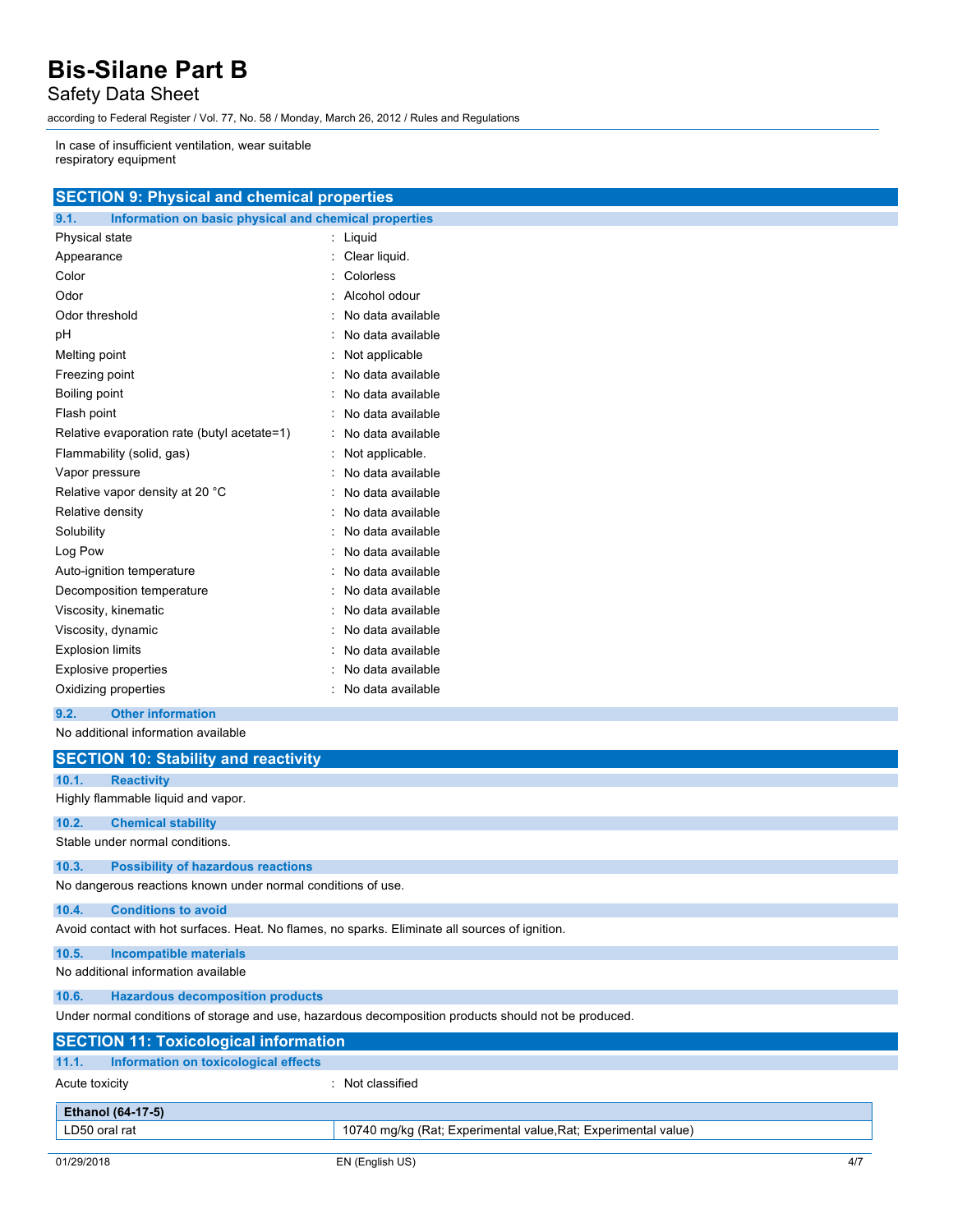## Safety Data Sheet

according to Federal Register / Vol. 77, No. 58 / Monday, March 26, 2012 / Rules and Regulations

| <b>Ethanol (64-17-5)</b>                              |                                          |
|-------------------------------------------------------|------------------------------------------|
| LD50 dermal rabbit                                    | > 16000 mg/kg (Rabbit; Literature study) |
| ATE US (oral)                                         | 10740 mg/kg body weight                  |
| Skin corrosion/irritation                             | Causes skin irritation.                  |
| Serious eye damage/irritation                         | Causes serious eye irritation.           |
| Respiratory or skin sensitization                     | Not classified                           |
| Germ cell mutagenicity                                | Not classified                           |
| Carcinogenicity                                       | Not classified<br>٠                      |
| Ethanol (64-17-5)                                     |                                          |
| IARC group                                            | 1 - Carcinogenic to humans               |
| Reproductive toxicity                                 | Not classified                           |
| Specific target organ toxicity – single exposure      | May cause respiratory irritation.        |
| Specific target organ toxicity – repeated<br>exposure | Not classified<br>٠                      |
| Aspiration hazard                                     | Not classified                           |
| Symptoms/effects after inhalation                     | May cause respiratory irritation.        |
| Symptoms/effects after skin contact                   | Irritation.                              |
| Symptoms/effects after eye contact                    | Eye irritation.                          |

| <b>SECTION 12: Ecological information</b> |                                                                                                                           |
|-------------------------------------------|---------------------------------------------------------------------------------------------------------------------------|
| 12.1.<br><b>Toxicity</b>                  |                                                                                                                           |
| Ecology - general                         | : The product is not considered harmful to aquatic organisms or to cause long-term adverse<br>effects in the environment. |
| <b>Ethanol (64-17-5)</b>                  |                                                                                                                           |
| LC50 fish 1                               | 14200 mg/l (LC50; US EPA; 96 h; Pimephales promelas; Flow-through system; Fresh water;<br>Experimental value)             |
| Phosphoric Acid, conc=85% (7664-38-2)     |                                                                                                                           |
| LC50 fish 1                               | 138 mg/l (LC50)                                                                                                           |

### **12.2. Persistence and degradability**

| <b>Ethanol (64-17-5)</b>              |                                                                                           |  |
|---------------------------------------|-------------------------------------------------------------------------------------------|--|
| Persistence and degradability         | Readily biodegradable in water. Biodegradable in the soil. Highly mobile in soil.         |  |
| Biochemical oxygen demand (BOD)       | $0.8 - 0.967$ g O <sub>2</sub> /g substance                                               |  |
| Chemical oxygen demand (COD)          | 1.7 g $O_2$ /g substance                                                                  |  |
| <b>ThOD</b>                           | 2.1 g $O_2$ /g substance                                                                  |  |
| BOD (% of ThOD)                       | 0.43                                                                                      |  |
| Phosphoric Acid, conc=85% (7664-38-2) |                                                                                           |  |
| Persistence and degradability         | Biodegradability: not applicable. No (test) data on mobility of the components available. |  |
| Biochemical oxygen demand (BOD)       | Not applicable                                                                            |  |
| Chemical oxygen demand (COD)          | Not applicable                                                                            |  |
| ThOD                                  | Not applicable                                                                            |  |

#### **12.3. Bioaccumulative potential**

| <b>Ethanol (64-17-5)</b>              |                                                                                |  |
|---------------------------------------|--------------------------------------------------------------------------------|--|
| BCF fish 1                            | 1 (BCF; Other; 72 h; Cyprinus carpio; Static system; Fresh water; Read-across) |  |
| Log Pow                               | -0.31 (Experimental value)                                                     |  |
| Bioaccumulative potential             | Low potential for bioaccumulation (Log Kow $<$ 4).                             |  |
| Phosphoric Acid, conc=85% (7664-38-2) |                                                                                |  |
| Bioaccumulative potential             | Not bioaccumulative.                                                           |  |
|                                       |                                                                                |  |

**12.4. Mobility in soil**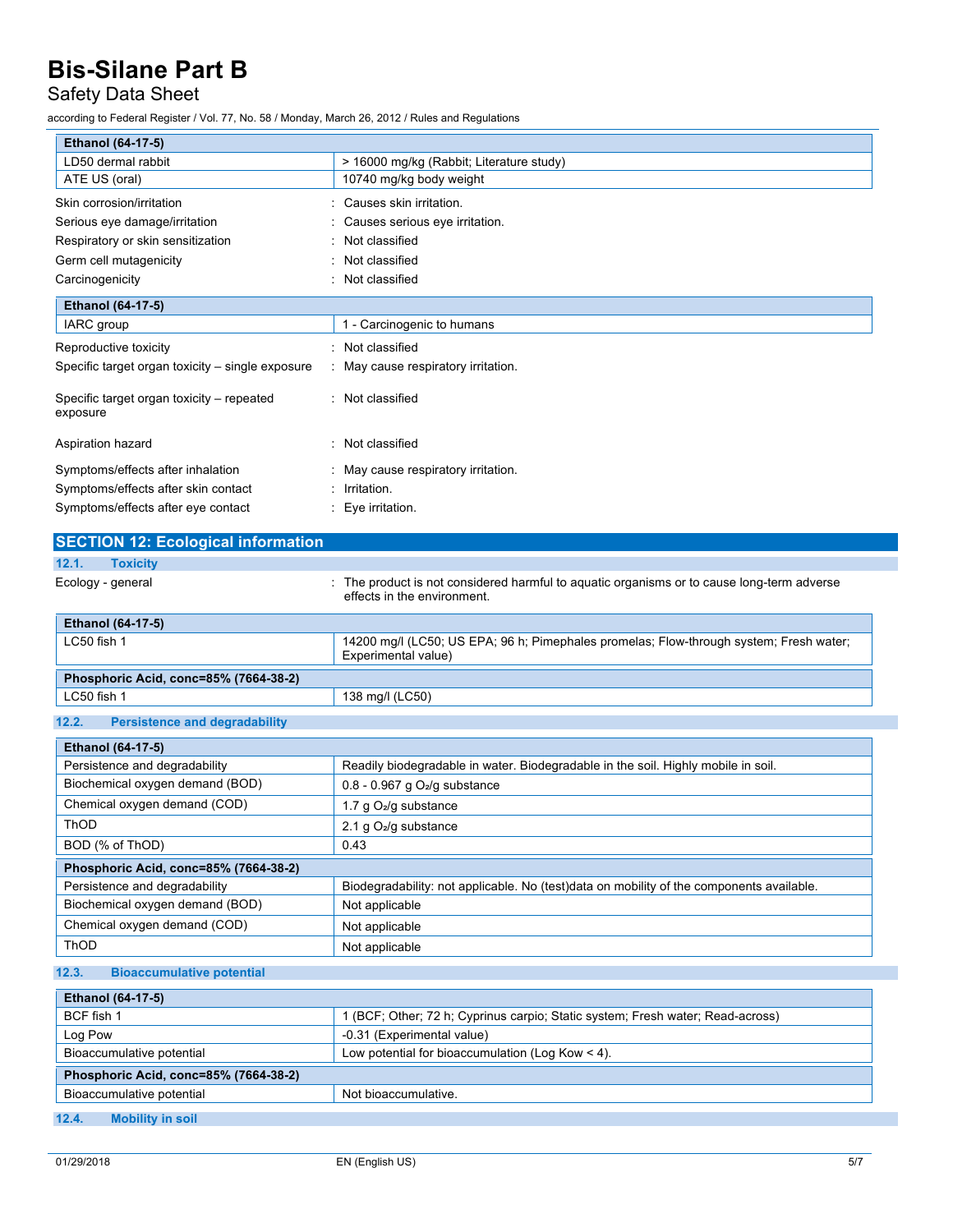Safety Data Sheet

according to Federal Register / Vol. 77, No. 58 / Monday, March 26, 2012 / Rules and Regulations

| <b>Ethanol (64-17-5)</b>       |                                       |  |
|--------------------------------|---------------------------------------|--|
| Surface tension                | $0.022$ N/m (20 °C)                   |  |
| Log Koc                        | Koc.PCKOCWIN v1.66; 1; Read-across    |  |
|                                |                                       |  |
| 12.5.<br>Other adverse effects |                                       |  |
| Effect on the global warming   | : No known effects from this product. |  |
| <b>GWPmix comment</b>          | : No known effects from this product. |  |

| <b>SECTION 13: Disposal considerations</b> |                                                                                               |
|--------------------------------------------|-----------------------------------------------------------------------------------------------|
| 13.1.<br><b>Disposal methods</b>           |                                                                                               |
| Waste treatment methods                    | : Dispose of contents/container in accordance with licensed collector's sorting instructions. |
| Additional information                     | : Flammable vapors may accumulate in the container.                                           |
| <b>SECTION 14: Transport information</b>   |                                                                                               |

#### **Department of Transportation (DOT)** In accordance with DOT

| III accordance with $D\cup D$                                             |                                                                                                                                                                                                                                                                                                                                                                                                                                                                                                                                                                                                                                                                                                                                                                                                                                                      |
|---------------------------------------------------------------------------|------------------------------------------------------------------------------------------------------------------------------------------------------------------------------------------------------------------------------------------------------------------------------------------------------------------------------------------------------------------------------------------------------------------------------------------------------------------------------------------------------------------------------------------------------------------------------------------------------------------------------------------------------------------------------------------------------------------------------------------------------------------------------------------------------------------------------------------------------|
| Transport document description                                            | : UN1170 Ethanol, 3, II                                                                                                                                                                                                                                                                                                                                                                                                                                                                                                                                                                                                                                                                                                                                                                                                                              |
| UN-No.(DOT)                                                               | : UN1170                                                                                                                                                                                                                                                                                                                                                                                                                                                                                                                                                                                                                                                                                                                                                                                                                                             |
| Proper Shipping Name (DOT)                                                | : Ethanol                                                                                                                                                                                                                                                                                                                                                                                                                                                                                                                                                                                                                                                                                                                                                                                                                                            |
| Class (DOT)                                                               | 3 - Class 3 - Flammable and combustible liquid 49 CFR 173.120                                                                                                                                                                                                                                                                                                                                                                                                                                                                                                                                                                                                                                                                                                                                                                                        |
| Packing group (DOT)                                                       | : II - Medium Danger                                                                                                                                                                                                                                                                                                                                                                                                                                                                                                                                                                                                                                                                                                                                                                                                                                 |
| Hazard labels (DOT)                                                       | : 3 - Flammable liquid<br><b>LAMMABLE LIQUID</b>                                                                                                                                                                                                                                                                                                                                                                                                                                                                                                                                                                                                                                                                                                                                                                                                     |
| DOT Packaging Non Bulk (49 CFR 173.xxx)                                   | : 202                                                                                                                                                                                                                                                                                                                                                                                                                                                                                                                                                                                                                                                                                                                                                                                                                                                |
| DOT Packaging Bulk (49 CFR 173.xxx)                                       | : 242                                                                                                                                                                                                                                                                                                                                                                                                                                                                                                                                                                                                                                                                                                                                                                                                                                                |
| DOT Special Provisions (49 CFR 172.102)                                   | : 24 - Alcoholic beverages containing more than 70 percent alcohol by volume must be<br>transported as materials in Packing Group II. Alcoholic beverages containing more than 24<br>percent but not more than 70 percent alcohol by volume must be transported as materials in<br>Packing Group III.<br>IB2 - Authorized IBCs: Metal (31A, 31B and 31N); Rigid plastics (31H1 and 31H2); Composite<br>(31HZ1). Additional Requirement: Only liquids with a vapor pressure less than or equal to 110<br>kPa at 50 C (1.1 bar at 122 F), or 130 kPa at 55 C (1.3 bar at 131 F) are authorized.<br>T4 - 2.65 178.274(d)(2) Normal 178.275(d)(3)<br>TP1 - The maximum degree of filling must not exceed the degree of filling determined by the<br>following: Degree of filling = $97 / 1 + a$ (tr - tf) Where: tr is the maximum mean bulk temperature |
| DOT Packaging Exceptions (49 CFR 173.xxx)                                 | during transport, and if is the temperature in degrees celsius of the liquid during filling.<br>: $4b:150$                                                                                                                                                                                                                                                                                                                                                                                                                                                                                                                                                                                                                                                                                                                                           |
| DOT Quantity Limitations Passenger aircraft/rail : 5 L<br>(49 CFR 173.27) |                                                                                                                                                                                                                                                                                                                                                                                                                                                                                                                                                                                                                                                                                                                                                                                                                                                      |
| DOT Quantity Limitations Cargo aircraft only (49 : 60 L<br>CFR 175.75)    |                                                                                                                                                                                                                                                                                                                                                                                                                                                                                                                                                                                                                                                                                                                                                                                                                                                      |
| DOT Vessel Stowage Location                                               | : A - The material may be stowed "on deck" or "under deck" on a cargo vessel and on a<br>passenger vessel.                                                                                                                                                                                                                                                                                                                                                                                                                                                                                                                                                                                                                                                                                                                                           |
| Other information                                                         | : No supplementary information available.                                                                                                                                                                                                                                                                                                                                                                                                                                                                                                                                                                                                                                                                                                                                                                                                            |
| <b>TDG</b>                                                                |                                                                                                                                                                                                                                                                                                                                                                                                                                                                                                                                                                                                                                                                                                                                                                                                                                                      |
| <b>Transport by sea</b>                                                   |                                                                                                                                                                                                                                                                                                                                                                                                                                                                                                                                                                                                                                                                                                                                                                                                                                                      |
| Air transport                                                             |                                                                                                                                                                                                                                                                                                                                                                                                                                                                                                                                                                                                                                                                                                                                                                                                                                                      |

Transport document description (IATA) : UN 1170 , 3